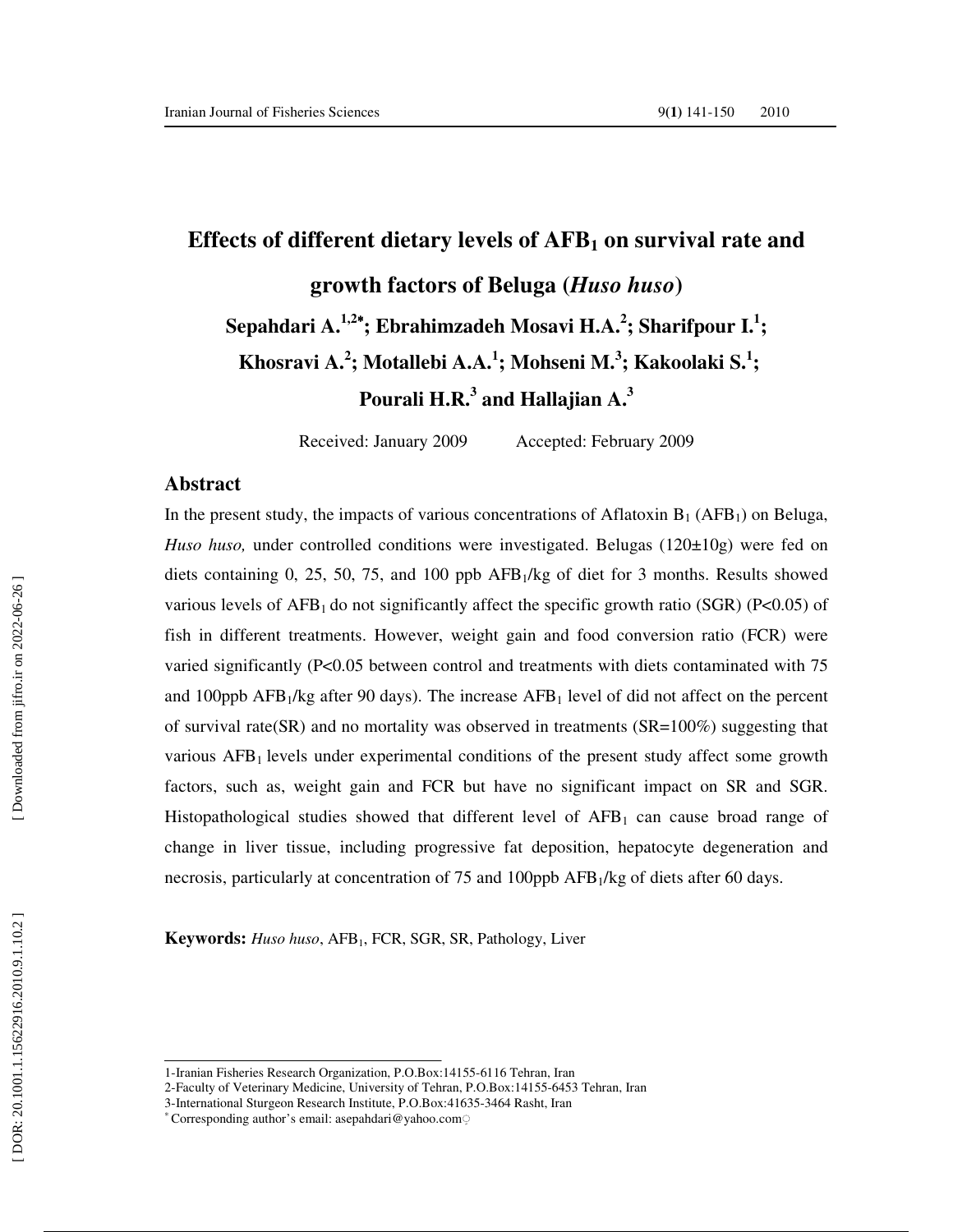### **Introduction**

The primary objective in fish nutrition is to provide a nutritionally balanced mixture of ingredients to support the maintenance, growth, reproductive performance, flesh quality and health of the animals at an acceptable cost. The diet also has an important effect on water quality and culture systems. In order to achieve these goals the diet must provide all required nutrients in the correct balance and must be formulated to keep any anti-nutritional components below concentrations that would impede the performance and health of the fish (NRC, 1993). Over the last 10 years plant-based ingredients have been increasingly used in fish diets. This change is the product of increased economic/market pressures on the fish meal and oil manufacturing industries and animal feed compounders, and the drive to produce lower cost, sustainable alternatives by the aqua feed manufacturing sector (Tacon, 2004). The extent of the damage produced by aflatoxins depends on the toxin concentration present in foods or feeds and also on the time period of exposure, as well as animal species susceptibility (Stewart & Larson, 2002). Within a given species, the magnitude of toxicity is influenced by age, sex, weight, diet, and exposure to infectious agents. Fry are more susceptible to aflatoxicosis than adults, and certain fish species are more sensitive than others (Royes & Yanong 2002). Since the discovery of the nature of aflatoxins, aflatoxicosis has been investigated predominantly in freshwater aquatic species, especially in rainbow trout, (*Oncorhynchus mykiss*) (Halver, 1969; Lovell,

1989; Hendricks, 1994; Gallagher & Eaton, 1995) and, also, in American channel catfish (*Ictarulus punctatus*) (Lovell, 1984; Jantrarotai & Lovell, 1990; Jantrarotai *et al*., 1990; Plakas *et al*., 1991; Hendricks 1994; Gallagher & Eaton, 1995), Nile tilapia (*Oreochromis niloticus*) (Cha`vez-Sa`nchez *et al.,* 1994; Tuan *et al*., 2002), Indian major carp (*Labeo rohita*) (Sahoo *et al*., 2001; Sahoo *et al*., 2003; Murjani 2003), mosquitofish (*Gambusia affinis*) (McKean *et al*., 2006), guppy (*Lebistes reticulatus*) (Sato *et al.,* 1973), and in some invertebrate species such as *Penaeus monodon, Penaeus stylirostris, Penaeus vannamei* (Wiseman *et al*., 1982; Lightner *et al*., 1982; Boonyaratpalin *et al*., 2001), brine shrimp (*Artemia salina*) (Reiss 1972a) and a copepod (*Cyclops fuscus*) (Reiss, 1972b).

The only research regarding the effects of AFB <sup>1</sup> on sturgeon fish was carried out by Farabi *et al.* (2006) on juvenile beluga (*Huso huso*). Therefore, the purpose of the present study was to asses the effect of different levels of AFB <sup>1</sup> on the growth and survival rate of *Huso huso* as economical and native Iranian species to provide additional information to the current knowledge.

#### **Materials and methods**

Five hundred fish of approximately the same size (100 ±10g) were obtained from the Shahid Beheshti Sturgeon Rearing Centre in north of Iran. The fish were acclimated to 500 liter tank and fed on a control diet for 30 days before the AFB <sup>1</sup> experiment began. Twelve fish of approximately the same size (120g average)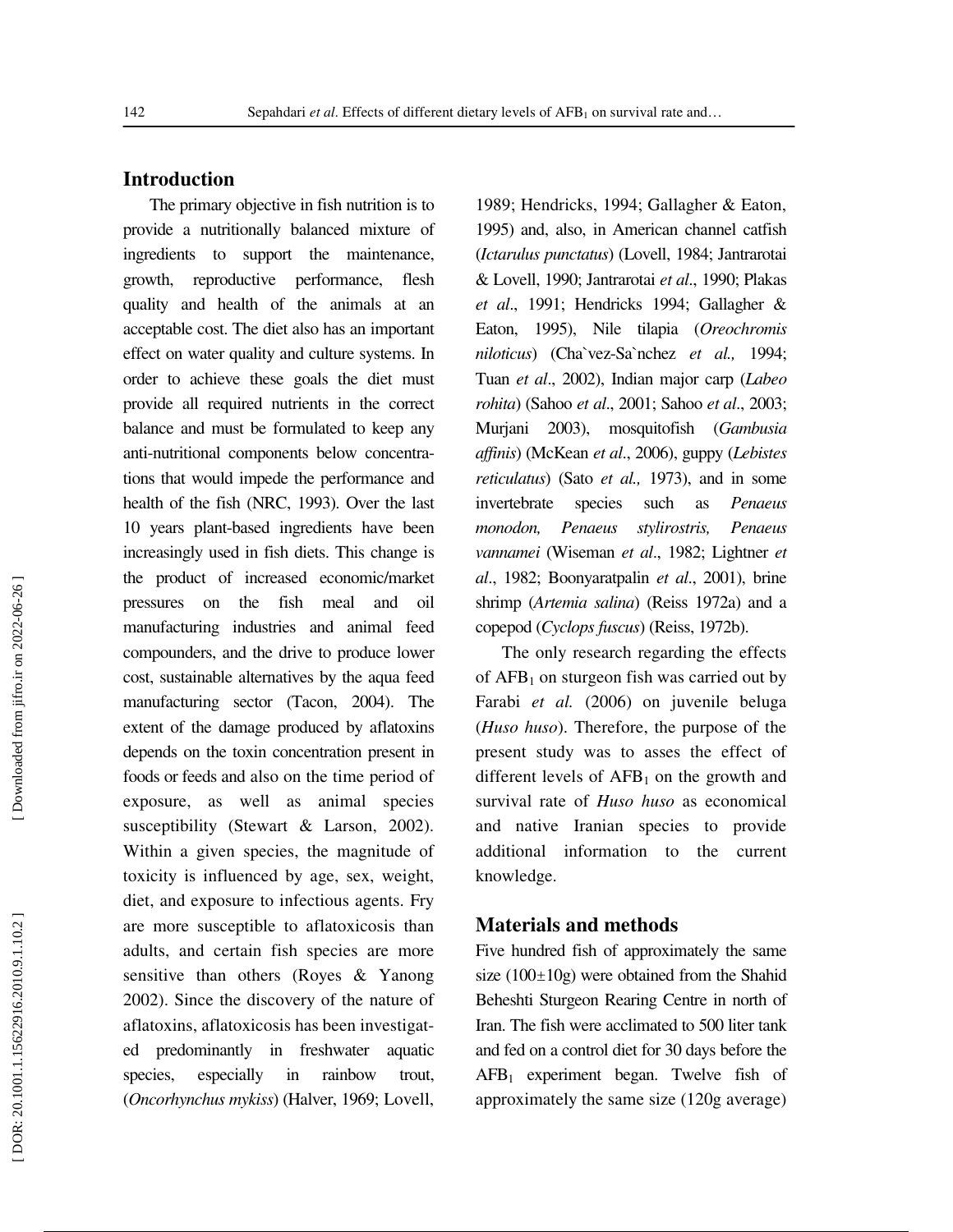were stocked into each of the 15 tanks which contained 200 liter of water. Water from a reservoir was passed continuously into tanks and water exchange was about 200% during 24 hours. Water temperature was maintained at  $18 \pm 2$ <sup>o</sup>C. Aeration was provided by an air blower and distributed continuously to each tank through an airstone to maintain dissolved oxygen at a level of at least 6 mg/l. Three tanks were randomly assigned to each of the five dietary treatments. The fish were fed 3%, body weight three times a day at 08:00, 12:00, and 16:00h for 3 month. The remained feed and feces siphoned daily at 16:00 and tanks were cleaned weekly.

The experimental diets were formulated to contain 0, 25, 50, 75, and 100ppb AFB/kg diet from pure SIGMA product. Ingredients were mixed and then AFB 1 which was dissolved in Methanol was sprayed during mixings process, for five minutes on each experimental diet. Then diets extruded to produce semi moist pellets and moisture content decreased to about 10%, through drying. Dried diets were stored in paper bags in cold room until fed. The amount of  $AFB<sub>1</sub>$  in experimental diets, confirmed by HPLC prior to feeding

Feed consumption was recorded daily. Fish were anesthetized in clove flower powder solution (250-300ppb in water) in two weeks intervals, then length and weight of each individual determined and recorded. Growth rate was determined as weight gain (g) at 2-weeks intervals. WG, FCR, SGR and SR were calculated as follows:  $W.G. = W_1 - W_0$  $W_0$  =Initial weight  $W_1$  = Final weight F.C.R. = Dry feed consumption/ $W_1-W_0$ S.G.R. =LnW1-Ln W0 / T (days of culture) S.R. = (Number of live fish/ Initial number of fish)  $\times100$ 

For histopathology, at the end of each month the liver were removed from three fish from each tank and fixed in Bouin's solution, dehydrated in Isopropanol, cleared in Histosol, infiltrated in Paraffin, and sectioned at a thickness of 5µ. Sections were stained with hematoxylin and eosin (H & E), and examined with a light microscope.

Mean weight gain, feed conversion ratio, and specific growth rate were analyzed by Analysis of Variances. Duncan's multiple range tests were used to compare different treatment groups (P level  $= 0.05$ ).

#### **Results**

Table 1 summarized average body weights of experimental fish after 90 days feeding with different levels of dietary AFB 1.

There was significant difference in average body weight (ABW) of fish between  $T_3$  and  $T_4$  with  $T_1$  and control in third month biometry (P<0.05) (Table 1).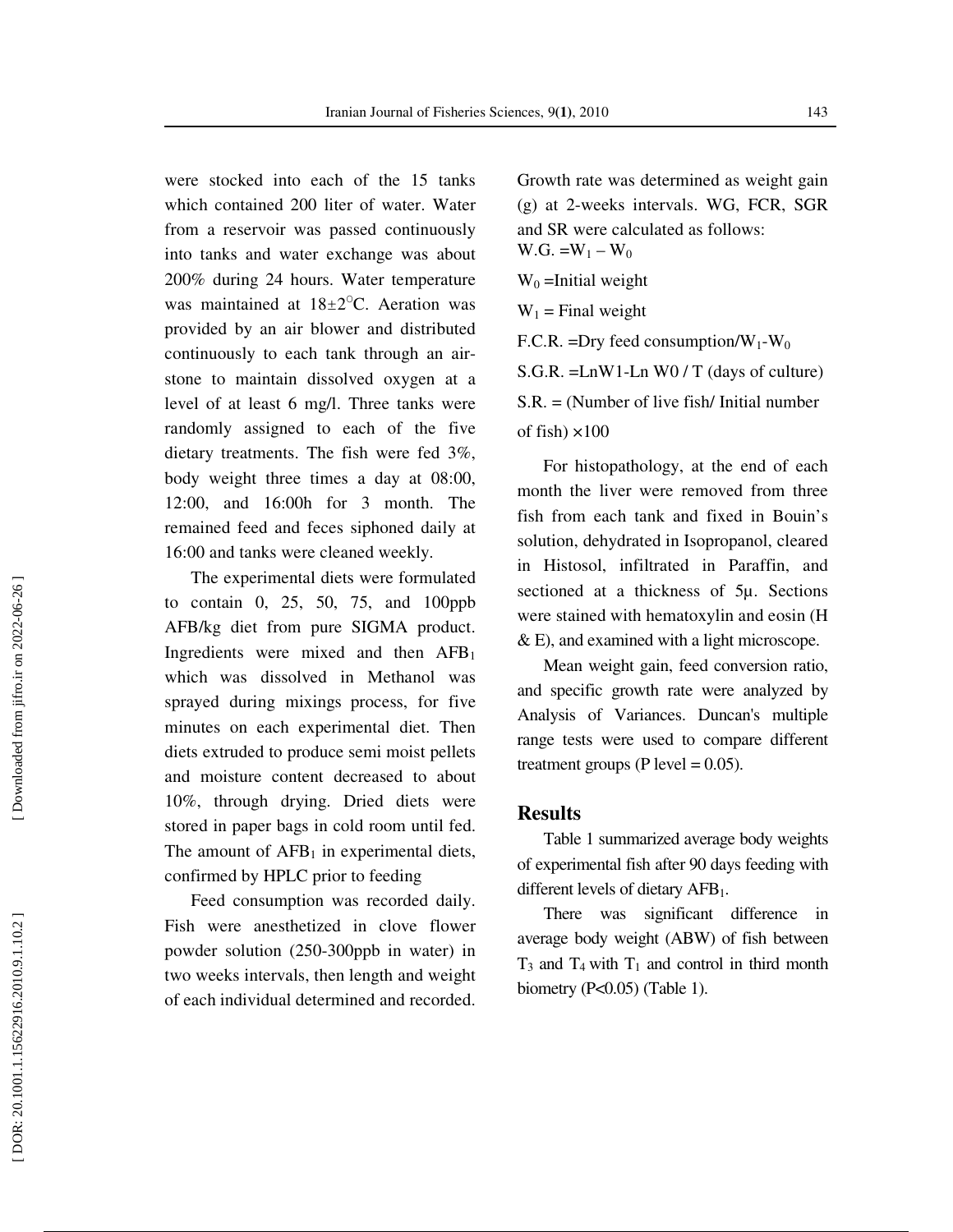| treatment $\blacktriangleright$ | Control              | $\mathbf{T}_1$                  | T2                          | T3                           | Т4                          |
|---------------------------------|----------------------|---------------------------------|-----------------------------|------------------------------|-----------------------------|
| $\blacktriangledown$ time       |                      | (25ppb)                         | $(50 \text{ppb})$           | $(75 \text{ppb})$            | $(100 \text{ppb})$          |
|                                 |                      |                                 |                             |                              |                             |
| First month                     | $362.2+42.9^{\circ}$ | $339.2 \pm 46.8$ <sup>abc</sup> | $329.1 \pm 51.2^{ab}$       | $356.2 + 58.2$ <sup>bc</sup> | $323.6 + 60.3^a$            |
| Second month                    | $484.3 + 54.7^e$     | $454.8 + 43.1$ <sup>de</sup>    | $429.2 + 58.2^{\circ}$      | $418.4 + 75.4$ <sup>d</sup>  | $429.2 + 65.8$ <sup>d</sup> |
| Third month                     | $502.4 + 51.3^8$     | $470.0 \pm 69.5$ <sup>tg</sup>  | $443.4 + 69.7$ <sup>I</sup> | $421.9 + 86.9^{\mathrm{T}}$  | $431.5\pm76.9$ <sup>r</sup> |

**Table 1: Monthly comparison of the ABW ±SD in different treatments** 

**Common scripts show no significant differences at the 0.05 level.** 

Similar results were aquired for FCR and SGR (Table 2). There was significant difference between FCR in treatment two (diet contained 75ppb AFB <sup>1</sup>) and control diet (P<0.05). No significant difference was observed between other treatments. Also, there was no significant difference between treatments in relation with SGR. No mortality

observed in experimental fish and survival rate was 100% in all treatments.

Tissue liver of the experimental fish in different treatments was subject to various changes (Figs. 1  $\&$  2). The range of changes varied widely and these were chronic manifestation (Table 3).

#### **Table 2: Comparing of FCR and SGR in experimental treatments after 90 days (±SD)**

| <b>Treatments</b> | $AFB1$ levels<br>(ppb) | $SGR \pm SD$    | $FCR \pm SD$         |
|-------------------|------------------------|-----------------|----------------------|
| Diet 1            | 100                    | $0.83 \pm 0.03$ | $2.22 \pm 0.16^{ab}$ |
| Diet <sub>2</sub> | 75                     | $0.80 \pm 0.04$ | $2.56 \pm 0.30^a$    |
| Diet 3            | 50                     | $0.89 \pm 0.04$ | $2.02 \pm 0.20^{ab}$ |
| Diet 4            | 25                     | $0.91 \pm 0.04$ | $1.88 \pm 0.13^{ab}$ |
| Control           | 0                      | $0.94 + 0.02$   | $1.70 + 0.07^b$      |
| P-Value           |                        | 0.034           | 0.017                |

**Common scripts show no significant differences at the 0.05 level**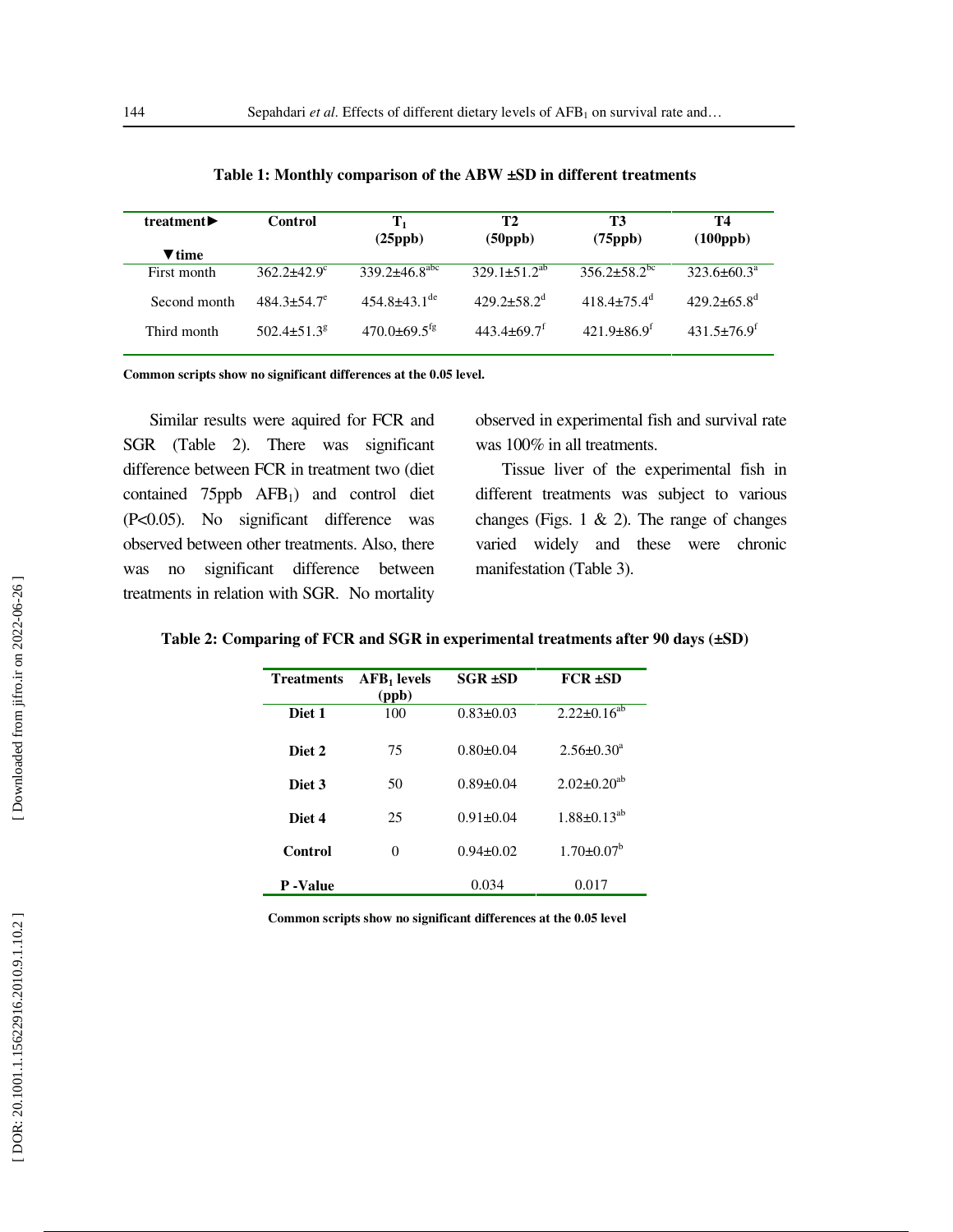

**Figure 1: Hemorrhage, fat deposition, degeneration of hepatocytes, mild necrosis, presence of MMC in liver parenchyma in T 1 at 2nd sampling (H&E ×40).** 



**Figure 2: Degeneration of hepatocytes, necrosis, increase MMC and fibrocytes,**  granuloma like structure, T<sub>4</sub> at 2<sub>nd</sub> sampling **(H&E ×20).** 

| Time≻               | <b>First month</b>                                                                                      | <b>Second month</b>                                                                                 | Third month                                                                                                 |
|---------------------|---------------------------------------------------------------------------------------------------------|-----------------------------------------------------------------------------------------------------|-------------------------------------------------------------------------------------------------------------|
| Treatment $\forall$ |                                                                                                         |                                                                                                     |                                                                                                             |
| T <sub>1</sub>      | Congestion, hepatocyte<br>swelling, fat deposition                                                      | Hemorrhage, fat<br>deposition, hepatocyte<br>degeneration, mild<br>necrosis, presence of<br>MMC,    | Hepatocyte<br>degeneration, mild<br>necrosis, increase<br><b>MMC</b>                                        |
| T <sub>2</sub>      | Congestion, fat deposition,<br>hepatocyte degeneration,<br>nuclear pyknosis and mild<br>necrosis        | Hemorrhage, fat<br>deposition, hepatocyte<br>degeneration, nuclear<br>pyknosis and mild<br>necrosis | Fat deposition,<br>hepatocyte<br>degeneration, focal<br>necrosis, increase<br>inflammatory cells<br>and MMC |
| T <sub>3</sub>      | Severe congestion, fat<br>deposition, hepatocyte<br>degeneration, nuclear<br>pyknosis and mild necrosis | Fat deposition, hepatocyte<br>degeneration, focal<br>necrosis, increase MMC                         | Fat deposition,<br>hepatocyte<br>degeneration,<br>confluentl necrosis,<br>increase MMC                      |
| T <sub>4</sub>      | Severe congestion, fat<br>deposition, hepatocyte<br>degeneration, nuclear<br>pyknosis and mild necrosis | Hepatocyte degeneration,<br>confluent necrosis,<br>increase MMC and<br>fibrocytes, granuloma        | Hepatocyte<br>degeneration,<br>confluent necrosis,<br>increase MMC,<br>granuloma, fibrosis                  |

**Table 3: Histopathological changes of the liver tissue in the present study**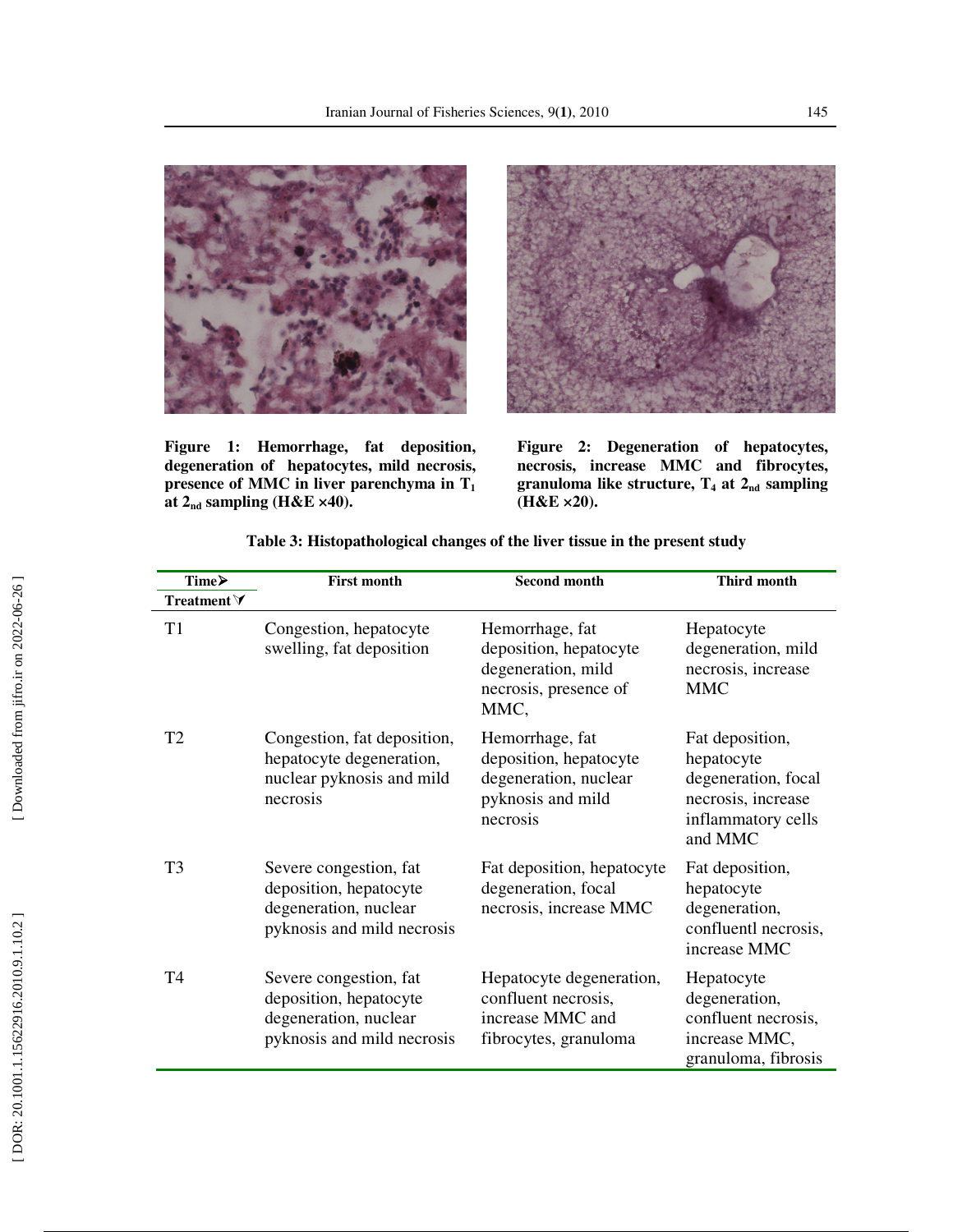## **Discussion**

Farabi *et al.* (2006) in a study on juvenile *Huso huso* reported 8.6% mortality during 15 days feeding contaminated diet (amount of contamination in this study was not defined). Similarly, there was a significant difference in the survival rate between Nile tilapia fed with the diet containing 100mg AFB/kg and the other diets (Tuan *et al.* 2002). In this study, survival of fish fed with 100mg AFB/kg was 55% after 6 weeks of feeding, and at the end of the feeding period (8 weeks) it was 40%. In contrast, in the present study, however, Beluga was fed with various levels of  $AFB_1$  (25, 50, 75 and 100ppb/kg of diet) for three months at  $18\pm2\degree C$ , no mortality occurred. This may be due to the sensitivity of sturgeon fish to aflatoxins. Further research on sensitivity of sturgeons is necessary to clarify this matter. Since early 1990s, channel catfish have been shown to be refractory to  $AFB<sub>1</sub>$  toxicity. Also, Coho salmon and Zebra fish have been reported to be resistant to  $AFB<sub>1</sub>$ hepatocarcinogenesis (Jantrarotai & Lovell, 1990; Plakas *et al*. 1991; Hendricks, 1994; Gallagher & Eaton, 1995; Tsai, 1996). Experimental studies conducted in catfish exposed to a wide range of AFB 1 concentrations in diets (ranged from 100 to 2,154ppb AFB1), revealed that there was no significant reduction in weight gains or histopathological findings (Jantrarotai & Lovell, 1990). Our study showed that there was significant reduction in weight gain in 75 and 100ppb concentrations of  $AFB<sub>1</sub>$  with control after two months and liver histopathological changes from sever congestion to confluent necrosis is noticeable in all treatments after three month. Early clinical signs of acute aflatoxicosis, e.g., decreased growth performance, anaemia, liver and gastric necrosis, were observed in catfish only when levels of 10,000ppb AFB <sup>1</sup> were fed (Jantrarotai & Lovell, 1990). The 10-day median LD50 of AFB1 for channel catfish by i.p. administation is 11.5mg/kg body weight (Jantrarotai *et al*., 1990), which is about 14 and 20-fold higher than the LD50 of rainbow trout by i.p. administration or oral administration, respectively.

Another fish species may be moderately resistant to AFB <sup>1</sup> is Nile tilapia, however, it is more susceptible than channel catfish to the acute effects of AFB1 (Tuan *et al.* 2002). For instance, Chavez-Sanchez *et al.* (1994) reported that a dose of 30mg AFB/kg diet was not lethal to this species. When aflatoxincontaminated feed (115.34ppb) was administered to Nile tilapia for 120 days, only chronic granulomatous inflammation was observed in the liver, with no tumor formation (Cagauan *et al*., 2004). These results were close to our finding in relation to lethal dose. However, we did not observe tumor formation but liver damages were more progressive in Beluga. Furthermore, Nile tilapia that were fed diets with 10mg AFB/kg for 8 weeks had 90% reduction in growth rates compared to 24% growth reduction in channel catfish fed the same amount (Jantrarotai & Lovell, 1990; Tuan *et al*., 2002).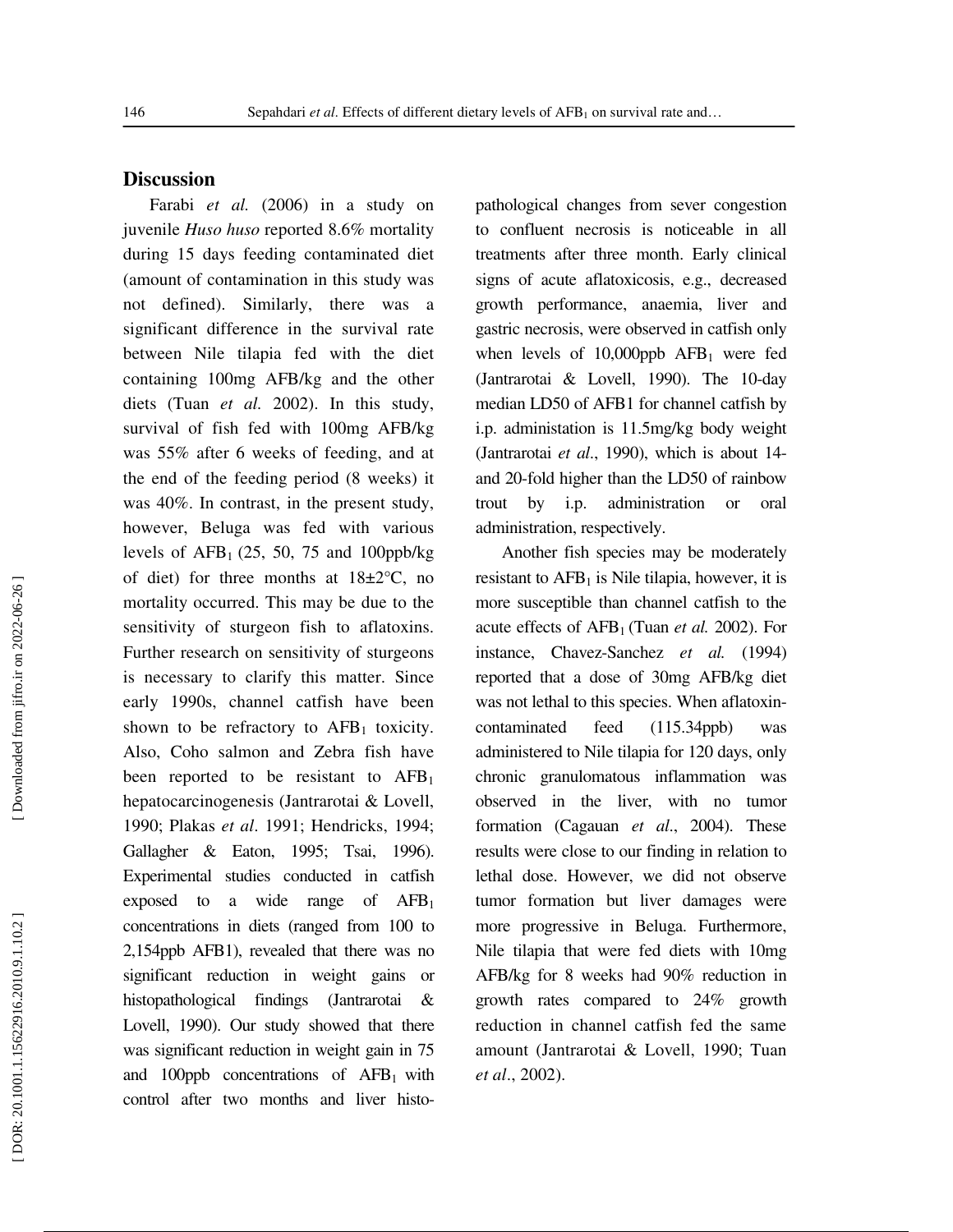According to Tuan *et al.* (2002) the intensity of adverse effects induced in Nile tilapia, by AFB <sup>1</sup> dietary administration for 8 weeks, increased proportionally along with the aflatoxin concentration ingested: fish fed diets containing 2.25mg AFB/kg had changes in growth rate, whereas 10mg AFB/kg produced hepatic lesions, and 100mg AFB/kg caused severe hepatic necrosis and 60% mortality, as reviewed by Gallagher and Eaton (1995).

Average body weight and FCR of Beluga were significantly affected by 75 and 100ppb  $AFB<sub>1</sub>$  in diet but not by 50ppb or less. Although, there was significant differences between FCR in treatment two (Diet with 75ppb AFB <sup>1</sup>) with control diet and no statistical different observed between other treatments, but functional differences could have economical effects on large farm production. There was no significant difference in SGR between experimental treatments and control after three months. SGR has a close relation with weight gain, but it was not affected. Cha´vez-Sa´nchez *et al*. (1994) reported similar findings for Nile tilapia; growth was not affected by the 0.94mg/kg diet, but was reduced by diets containing 1.88mg AFB/kg or higher. However, these authors reported that FCR was not affected by AFB levels as high as 30mg/kg. An inverse relation between AFB concentration and growth rate of Nile tilapia was reported by El-Banna *et al*. (1992)**.** 

In conclusion, diets containing 100mg AFB/kg were not lethal to Beluga, 25, 50, 75 and 100mg/kg caused different degree of hepatic lesions. The severity of hepatic lesions in 75 and 100ppb after two months suppressed appetite and food digestion which could affected weight gain and FCR significantly.

Aquatic species have shown dissimilar susceptibility to the hepatotoxic and carcinogenic effects of AFB <sup>1</sup> that depends on the particular species. The differential susceptibility seems to be correlated with interspecies variation in the biotransformation efficiency of  $AFB<sub>1</sub>$ . Even though the problem of aflatoxosis in fish was discovered about 40 years ago, sudden outbreaks of fish mortality continue to be reported, suggesting that the problem is still misunderstood and that scant preventive measures have been adopted (Maria Pia Santacroce *et al*. 2008).

This was one of the first studies in regard to *Huso huso* and further studies are required for more details.

#### **References**

- **Boonyaratpalin, M., Supamattaya, K., Verakunpiriya, V., Suprasert, D., 2001.** Effects of Aflatoxin  $B_1$  on growth performance, blood components, immune function and histopathological changes in black tiger shrimp (*Penaeus monodon*  Fabricius). Aquaculture Research, **32:**388– 398.
- **Cha`vez-Sa`nchez, M.C., Martinez Palacios, C.A. and Osorio Moreno, I., 1994.** Pathological effects of feeding young *Oreochromis niloticus* diets supplemented with different levels of Aflatoxin  $B_1$ . Aquaculture, **127:**49–60.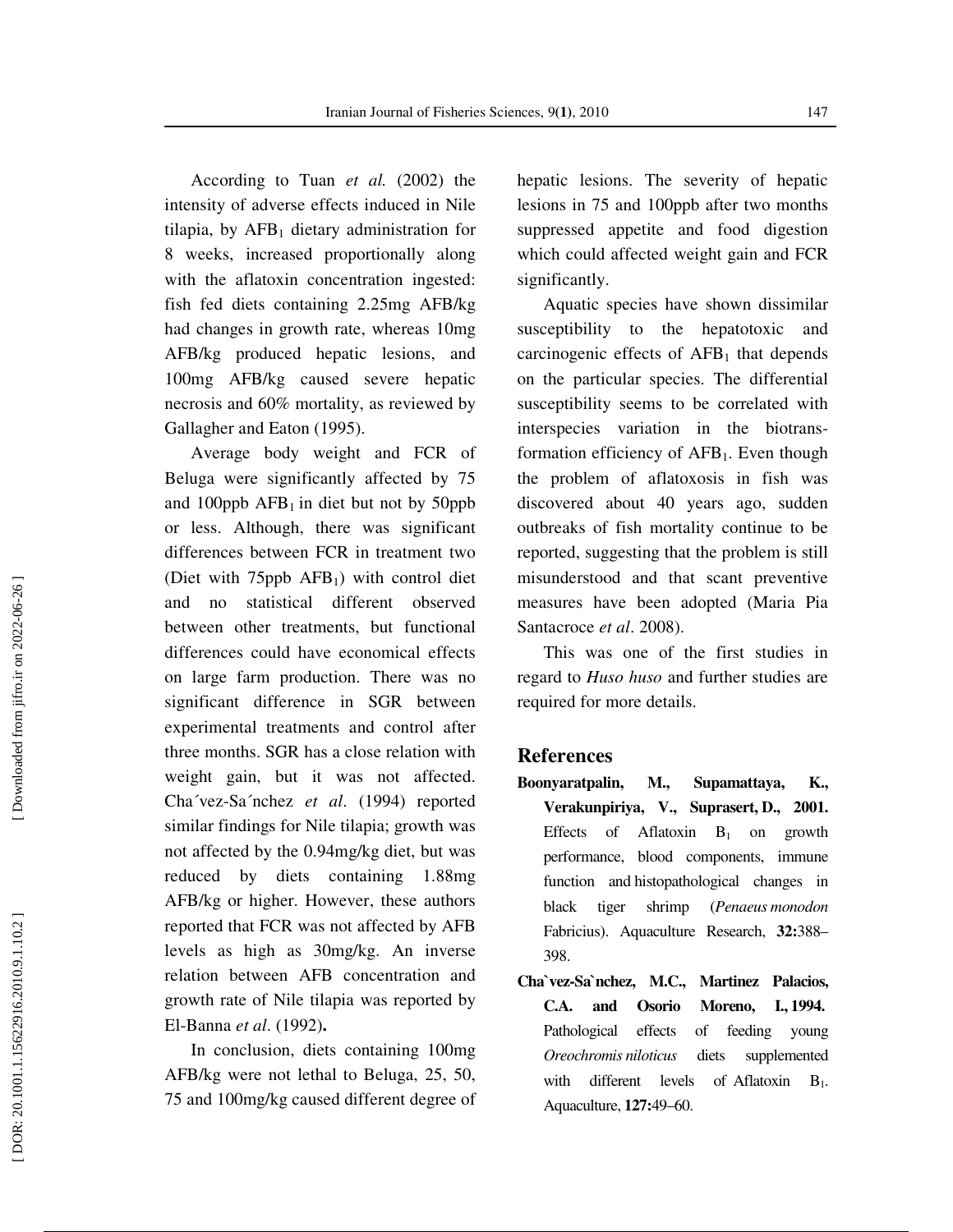- **Cagauan, A.G., Tayaban, R.H., Somga, J. and Bartolome, R.M., 2004.** Effect of aflatoxin-contaminated feeds in Nile *tilapia* (*Oreochromis niloticus* L.). *In*: Abstract of the  $6<sup>th</sup>$  International Symposium on Tilapia in Aquaculture (ISTA 6) Section: Health Management and Diseases Manila, Philippines. 12–16 September.
- **EI-Banna, H.M., Teleb, M.M. Hadi, and Fakhrt, F.M., 1992.** Performance and tissue residue of tilapias fed dietary aflatoxin. Veterinary Medicine Journal. **40:**17-23, Food and Drug Administration. 1994. Sec. 683.100—Action levels for aflatoxins in animal feeds (CPG 7126.33).
- **Farabi, M., Yousefian, M. and Hajimoradloo, A., 2006.** Aflatoxiosis injevenile fed a contaminated diet. Journal of Applied Ichthyology, 22**(Suppl.):**234-234.
- **Gallagher, E.P. and Eaton, D.L., 1995.** *In vitro* biotransformation of Aflatoxin  $B_1$  in channel catfish liver. Toxicological Applied Pharmacology, **132:**82–90.
- **Halver, J.E., 1969.** Aflatoxicosis and trout hepatoma. *In*: (L.A. Goldblatt ed.), Aflatoxin: scientific background, control and implications. Academic Press, New York, USA. pp.265–306 .
- **Jantrarotai, W. and Lovell, R.T., 1990.** Subchronic toxicity of dietary Aflatoxin B<sub>1</sub> to channel catfish. Journal of Aquatic Animal Health, **2:**248-254.
- **Jantrarotai, W., Lovell, R.T., Grizzle, J.M., 1990.** Acute toxicity of Aflatoxin  $B_1$  to channel catfish. Journal of Aquatic Animal Health, **2:**237-247.
- **Lightner, D.V., Redman, R.M., Price, R.L. and Wiseman, M., 1982.** Histopathology

of aflatoxicosis in the marine *shrimp Penaeus stylirostris* and *P. vannamei*. Journal of Invertebrate Pathology, **40:**279- 291.

- **Lovell, R.T., 1984.** Use of soybean products in aquaculture diets Animal nutrition research highlights. American Soybean Association, St. Louis, Mo. USA.
- **Lovell, R.T., 1989.** Nutrition and feeding of fish. Van Nostrand Reinhold, New York, USA.
- **McKean, C., Tang, L., Billam, M., Tang, M., Theodorakis, C.W., Kendall, R.J., and Wang, J.S., 2006.** Comparative acute and combinative toxicity of Aflatoxin  $B_1$  and T-2 toxin in animals and immortalized human cell lines. Journal of Applied Toxicology, **26:**139– 147 .
- **Murjani, G., 2003.** Chronic aflatoxicosis in fish and its relevance to human health. Central Institute of Freshwater Aquaculture, India.
- **NRC., 1993.** Nutrient requirements of fish. National Academy Press. Washington D.C.
- **Ostrowski-Meissner, H.T., B.R. LeaMaster, E.O. Duerr and W.A. Walsh. 1995.** Sensitivity of the pacific white shrimp, *Penaeus vannamei*, to Aflatoxin B 1. Aquaculture, **131:**155–164.
- **Plakas, S.M., Loveland, P.M., Bailey, G.S., Blazer, V.S. and Wilson, G.L., 1991.** Tissue deposition and excretion of 14C-labeled Aflatoxin B <sup>1</sup> after oral administration in channel catfish. Food Chemistry Toxicology, **29:**805–808 .
- **Reiss, J., 1972a.** Comparing investigations on the toxicity of some mycotoxins to the larvae of the brine shrimp (*Artemia salina* L.).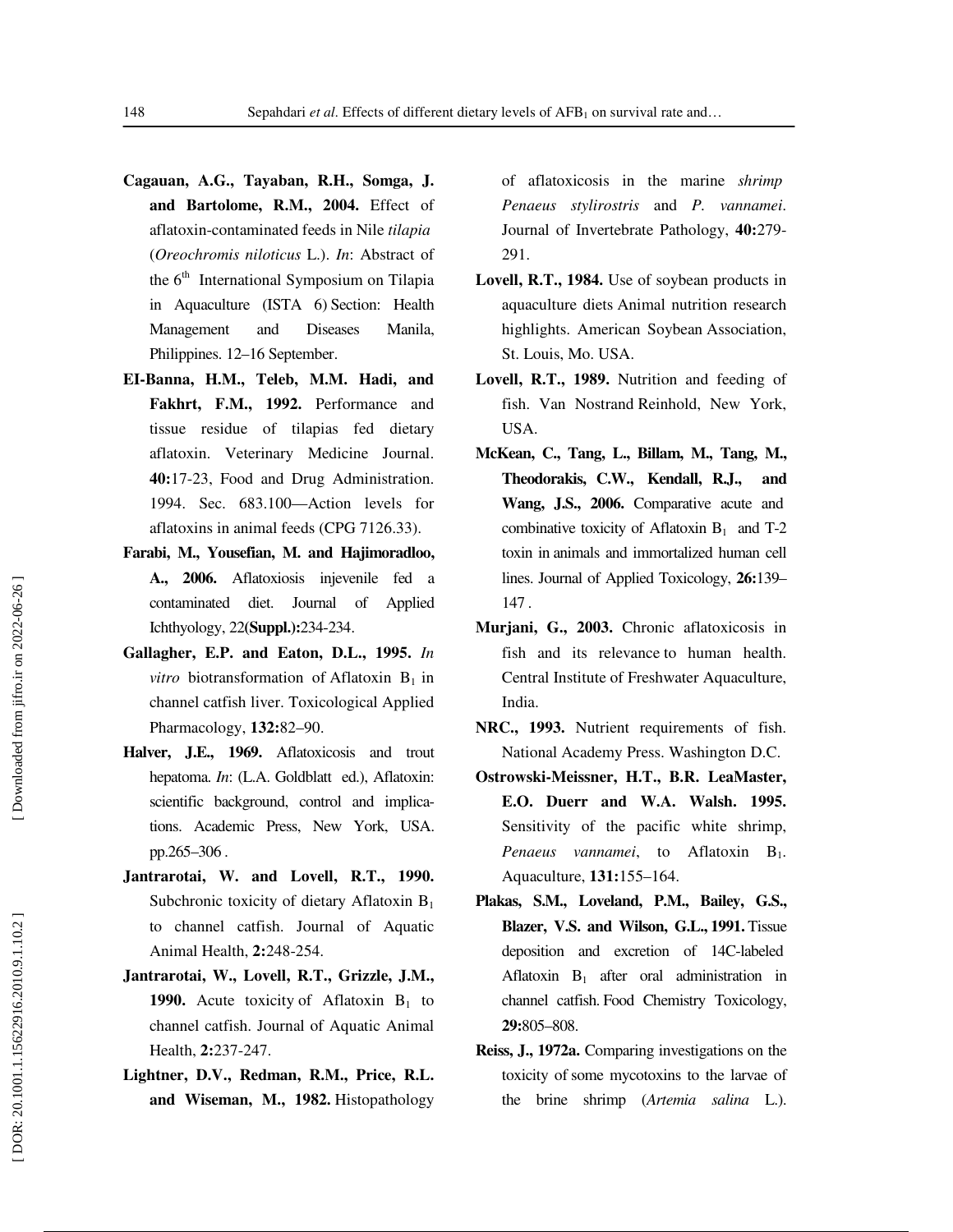Zentralblatt Bakteriologie, Parasitenkunde, Infektionskrankheiten und Hygiene. Erste Abteilung Originale, **155:**531–534.

- **Reiss, J., 1972b.** Toxic effects of mycotoxins Aflatoxin B, Rubratoxin B, patulin and diacetoxyscirpenol on the crustacean *Cyclops fuscus*. Journal Association of Official Analytical Chemists, **55:**895–896 .
- **Royes, J.B. and Yanong, R.P.E., 2002.** Molds in fish and aflatoxicosis (http://edis.ifas.ufl.edu/ FAO95).
- **Sahoo, P.K., Mukerjee, S.C., Nayak, S.K. and Dey, S., 2001.** Acute and subchronic toxicity of aflatoxin B <sup>1</sup> to rohu (*Labeo rohita*, Hamilton). Indian Journal of Experimental Biology, **39:**453–458.
- **Sahoo, P.K., Mukherjee, S.C., Jain, A.K. and Mukherjee, A., 2003.** Histopathological and electron microscopic studies of gills and opisthonephros of rohu (*Labeo rohita*) to acute and subchronic Aflatoxin  $B_1$ toxicity. Asian Fisheries Science, **16:**257– 268.
- **Santacroce, M.P., Conversano, M.C., Casalino, E., Lai O., Zizzadoro, C., Centoducati, G. and Crescenzo, G., 2008.** Aflatoxins in aquatic species: metabolism, toxicity and perspectives, Reviews in Fish Biology and Fisheries,**18:**99-130.
- **Sato, S., Matsushima, T., Tanaka, N., Sugimura, T. and Takashima, F., 1973.** Hepatic tumours in the guppy (*Lebistes reticulatus*) induced by Aflatoxin B 1

dimethylnitrosamine and 2-acetyl aminofluorene. Journal of National Cancer Institute, **50:**765 – 778.

- **Stewart, D. and Larson, E., 2002.** Aflatoxicosis in wildlife. Information Sheet 1582. Mississippi State University. Extension Service, Cooperating with U.S. Dept. of Agriculture Steyn PS (1995) Mycotoxins, general view, chemistry and structure. International Journal of Molecular Sciences, Volume 10,82/83:843–851.
- **Tacon A.G.J., 2004.** Fish meal and fish oil use in aquaculture: Global overview and prospects for substitution. *In*: Nutritional Biotechnology in the Feed and Food Industries, Proceedings of Alltech's 20<sup>th</sup> Annual Symposium (T.P. Lyons and K.A. Jacques, eds). Nottingham University Press, Nottingham, UK. pp.433–448.
- **Tsai, H.W., 1996.** Evaluation of zebrafish (*Brachydanio rerio*) as a model for carcinogenesis. Ph.D. dissertation. Oregon State University, Corvallis. USA.
- **Tuan, N.A., Grizzle, J.M., Lovell, R.T., Manning, B.B. and Rottinghaus, G.E., 2002.** Growth and hepatic lesions of Nile tilapia (*Oreochromis niloticus*) fed diets containing Aflatoxin B <sup>1</sup> .Aquaculture, **212:**311–319.
- **Wiseman, M,O., Price, R.L., Lightner, D.V. and Williams, R.R., 1982.** Toxicity of Aflatoxin B<sub>1</sub> to Penaeid shrimp. Applied Environmental Microbiology, **44:**1479–1481.